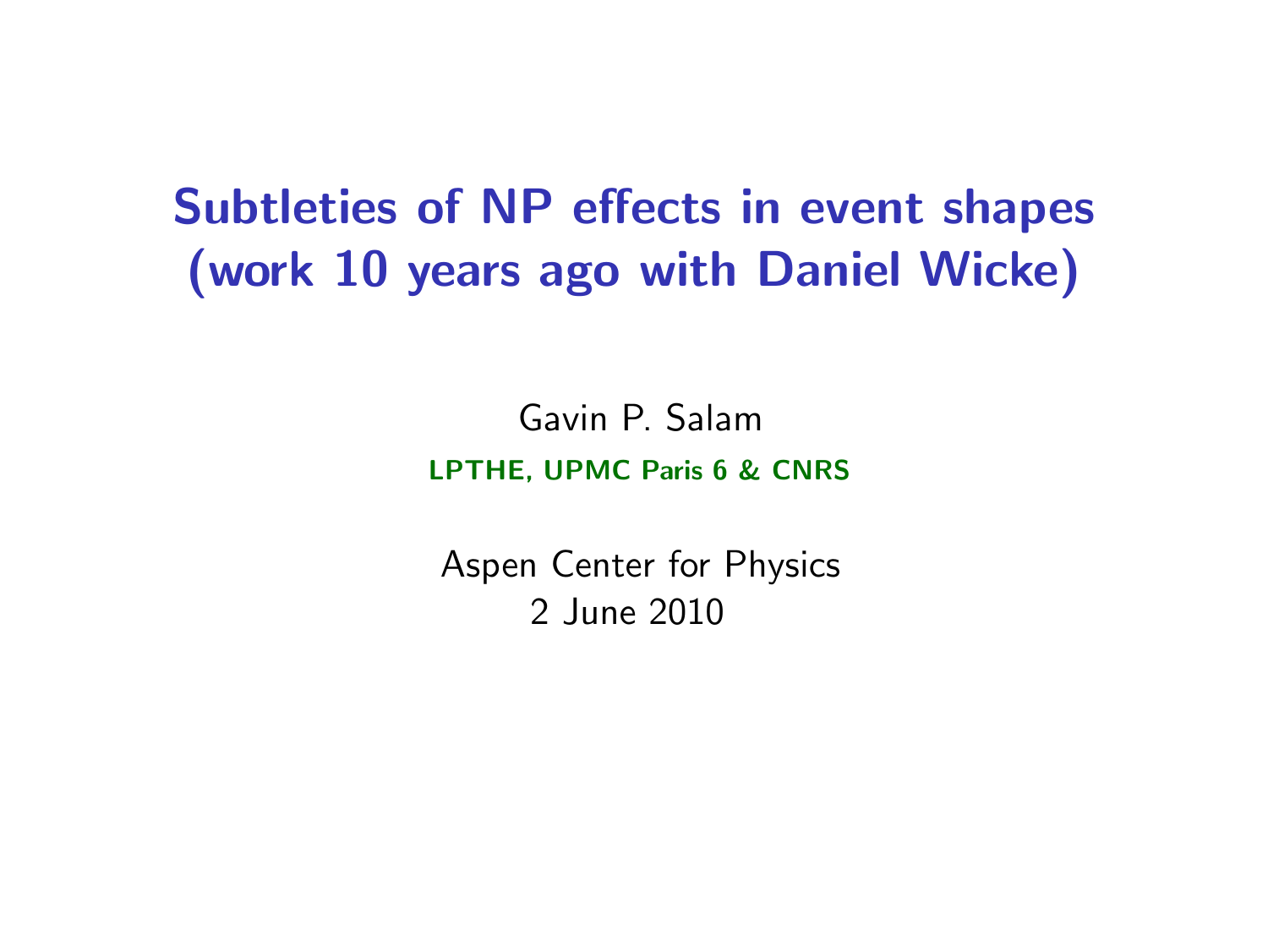We all know that parton level is not well-defined. It depends what went into the partonic calculation.  $MCs:$  impact of low- $p_t$  cutoff

 $NNLO/N<sup>n</sup>LL$ : integration into IR, renormalons

But we musn't forget that hadron level has its ambiguities too:

- $\triangleright$  Which hadrons do you mean?
	- ► "Resonance level", at a few hundred fermi from interaction point?
	- ▶ Default hadron-level: at a few meters from IP?
	- Fully decayed: at  $\infty$ ?
- ▶ Purely partonic calculations (and renormalon calcs) know nothing about hadron decays; nor about differences between E and  $|\vec{p}|$

Hadrons are massive, partons are not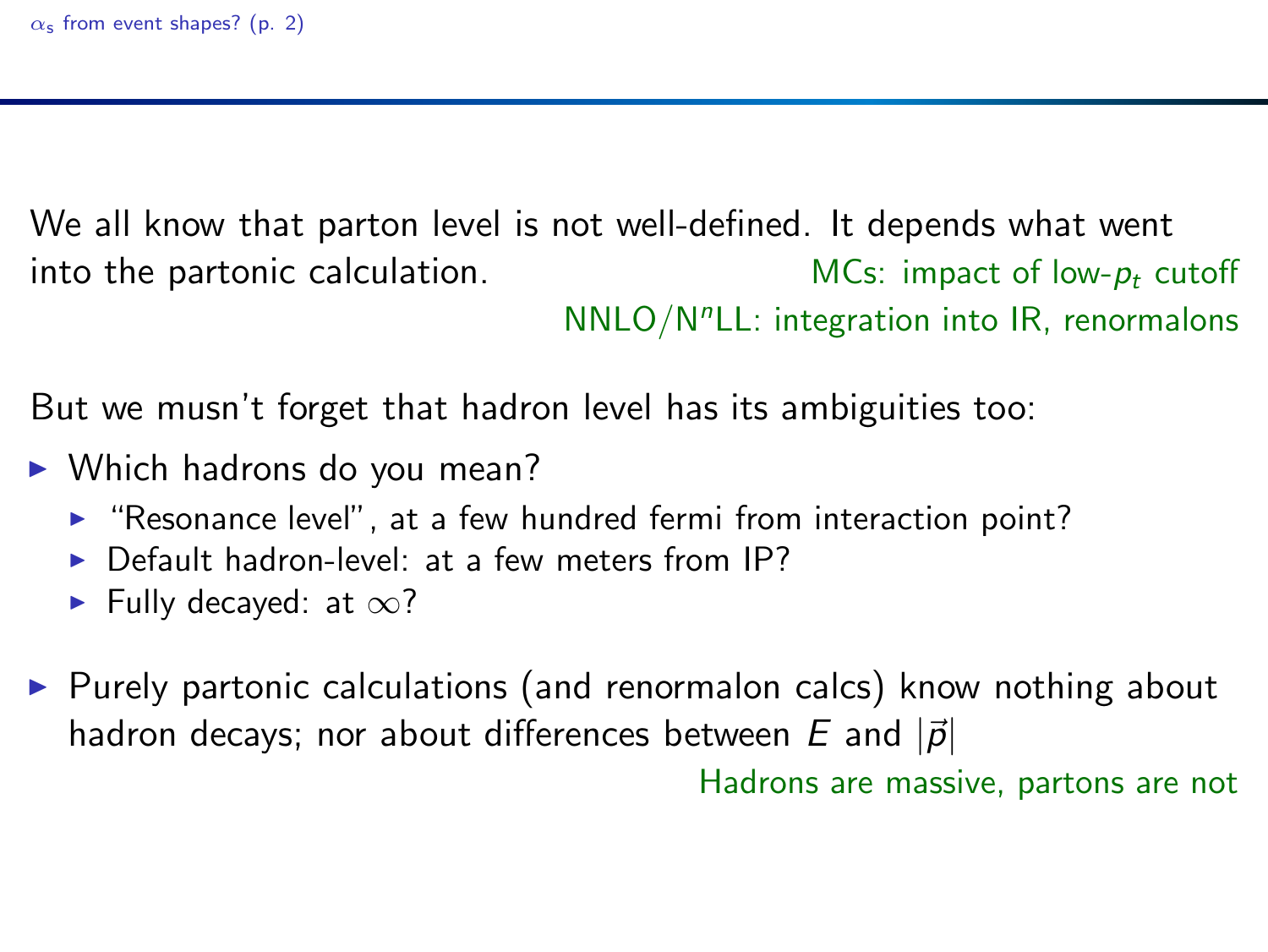### $α<sub>s</sub>$  [from event shapes?](#page-0-0) (p. 3) Hadron mass effects are significant

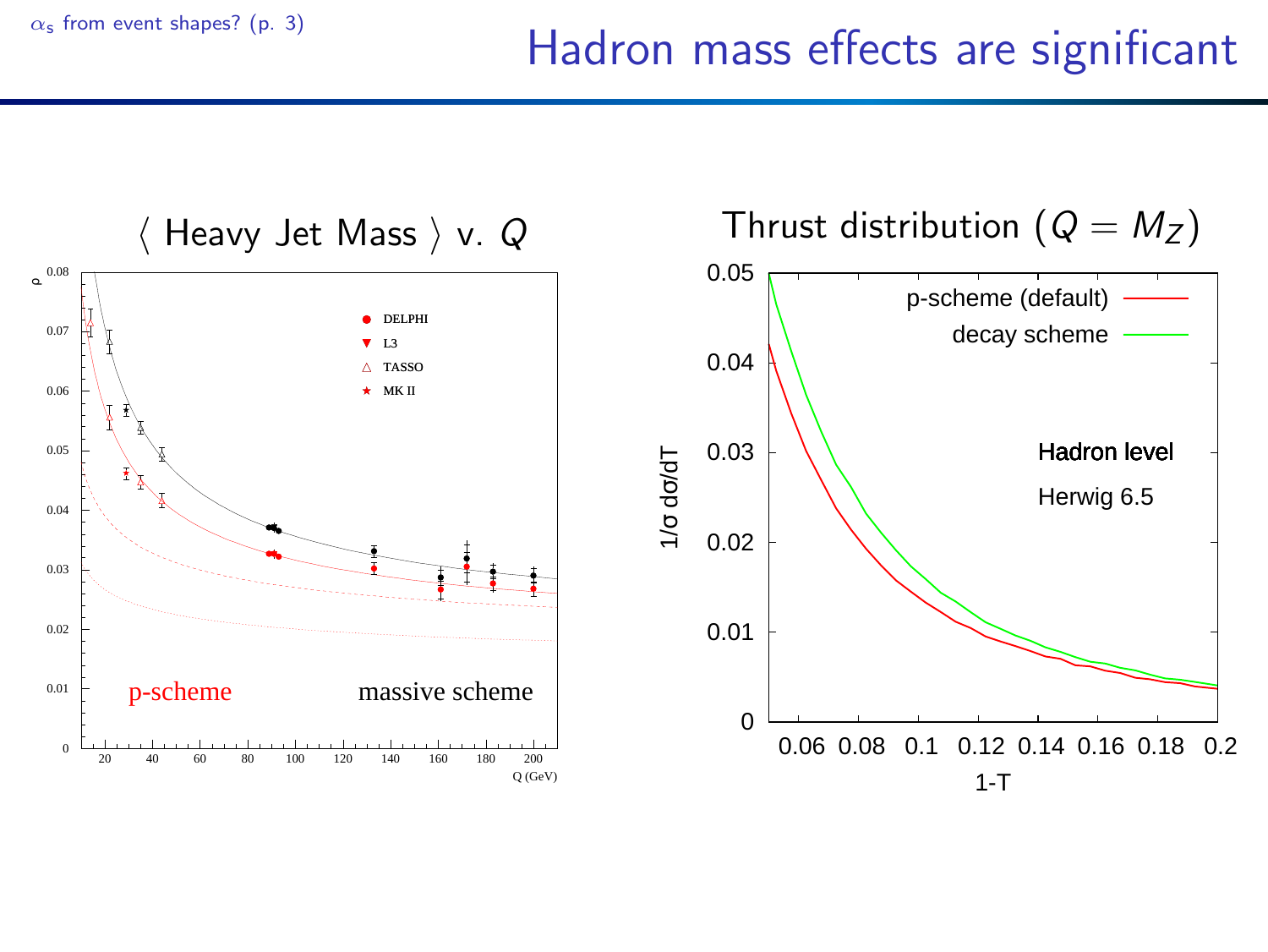$\Lambda/Q$  is a good first approximation. But there are anomalous dimensions, and their impact depends on what hadron level you use.

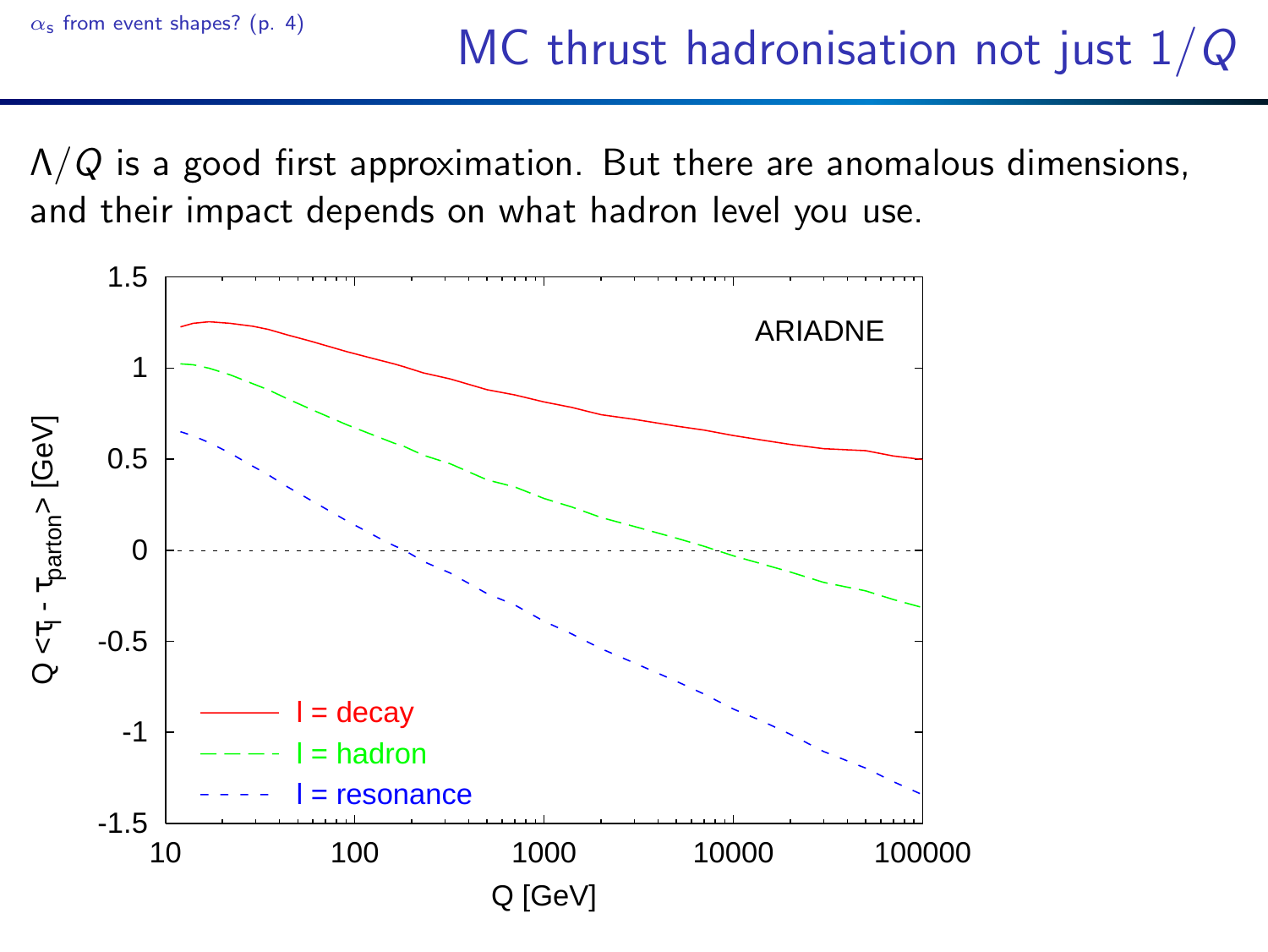If your fit has degeneracies in the  $\alpha_0 - \alpha_s$  plane, then a mis-parametrised non-perturbative part will translate to a systematic error on  $\alpha_\mathsf{s}.$ 

Below: NLO  $+1/Q$  - double counting, à la Dokshitzer-Webber

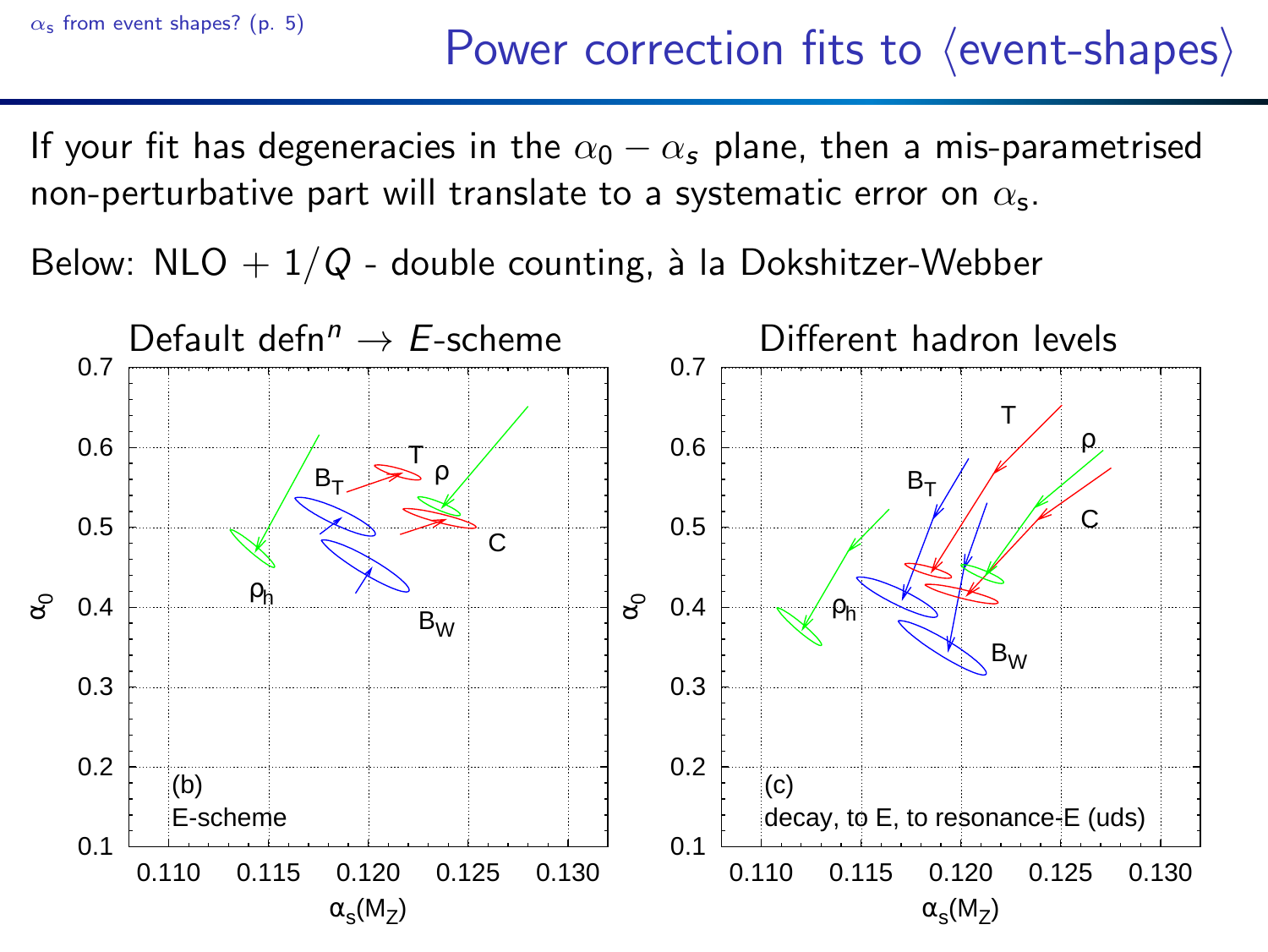If your fit has degeneracies in the  $\alpha_0 - \alpha_s$  plane, then a mis-parametrised non-perturbative part will translate to a systematic error on  $\alpha_\mathsf{s}.$ 

Below: NLO  $+1/Q$  - double counting, à la Dokshitzer-Webber



For fits to distributions, this may matter less than in fits to mean-values  $\epsilon$ nu<br>.  $(cf.$  Gardi & Rathsman found only  $1.5\%$  effects).

0.110 0.115 0.120 0.125 0.130 w cri It depends on how critical Q-scaling is to resolving  $\alpha_{\mathsf{s}}-\alpha_{\mathsf{0}}$  degeneracy.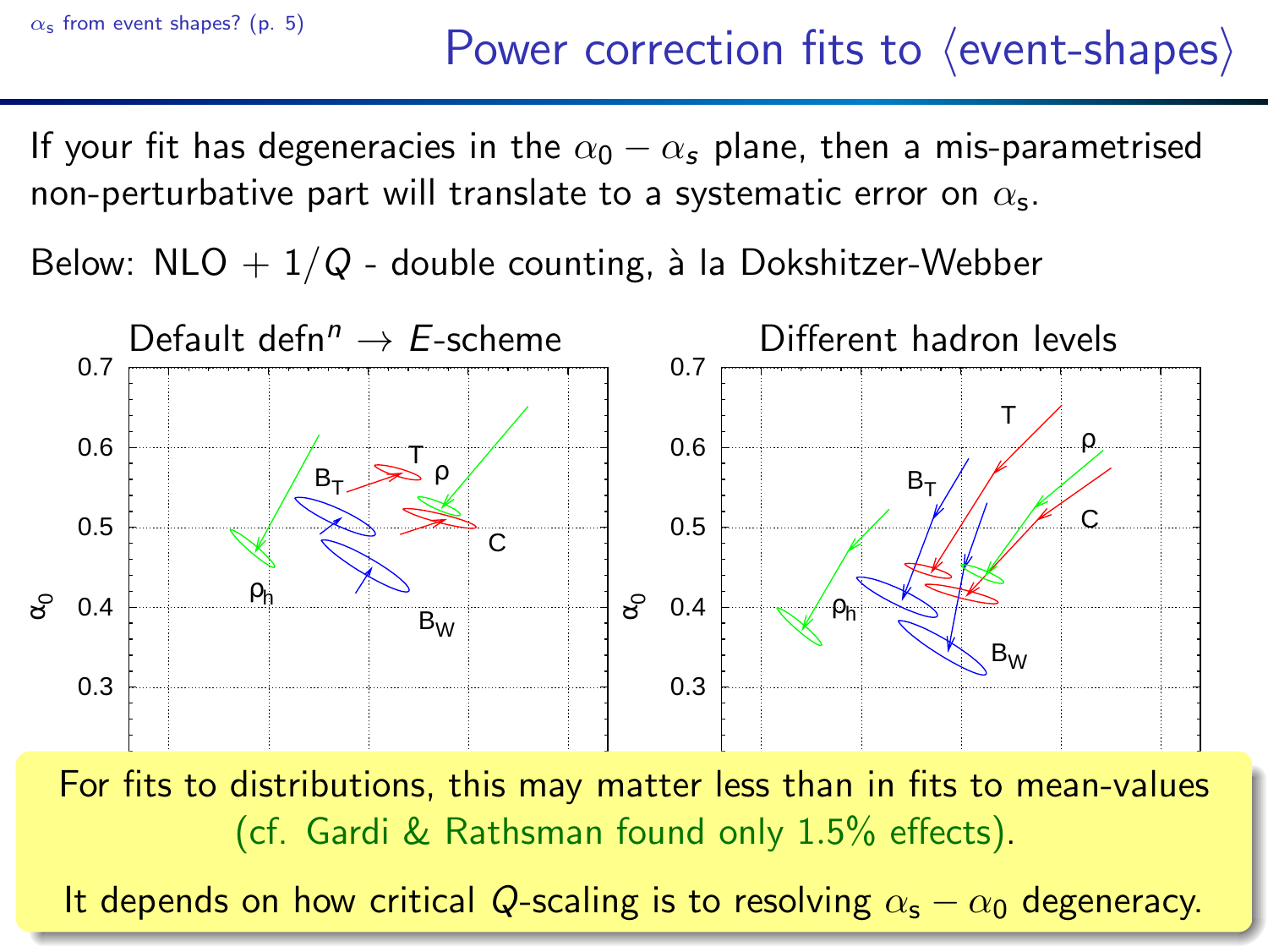MC tells us that NP correction to thrust/ $\rho_h$ /etc. is not necessarily independent of value of thrust/ $\rho_h$ /etc.

Many fits *assume* that it is independent. (Don't know how to do better) Except, partially, for jet broadenings; thrust in SCET?



Trade bad modelling of  $NP \leftrightarrow$  modified  $\alpha_{s}$ 

 $\Rightarrow$  unquantified systematic errors on  $\alpha_{\mathsf{s}}$ , that are especially severe in fits to distributions.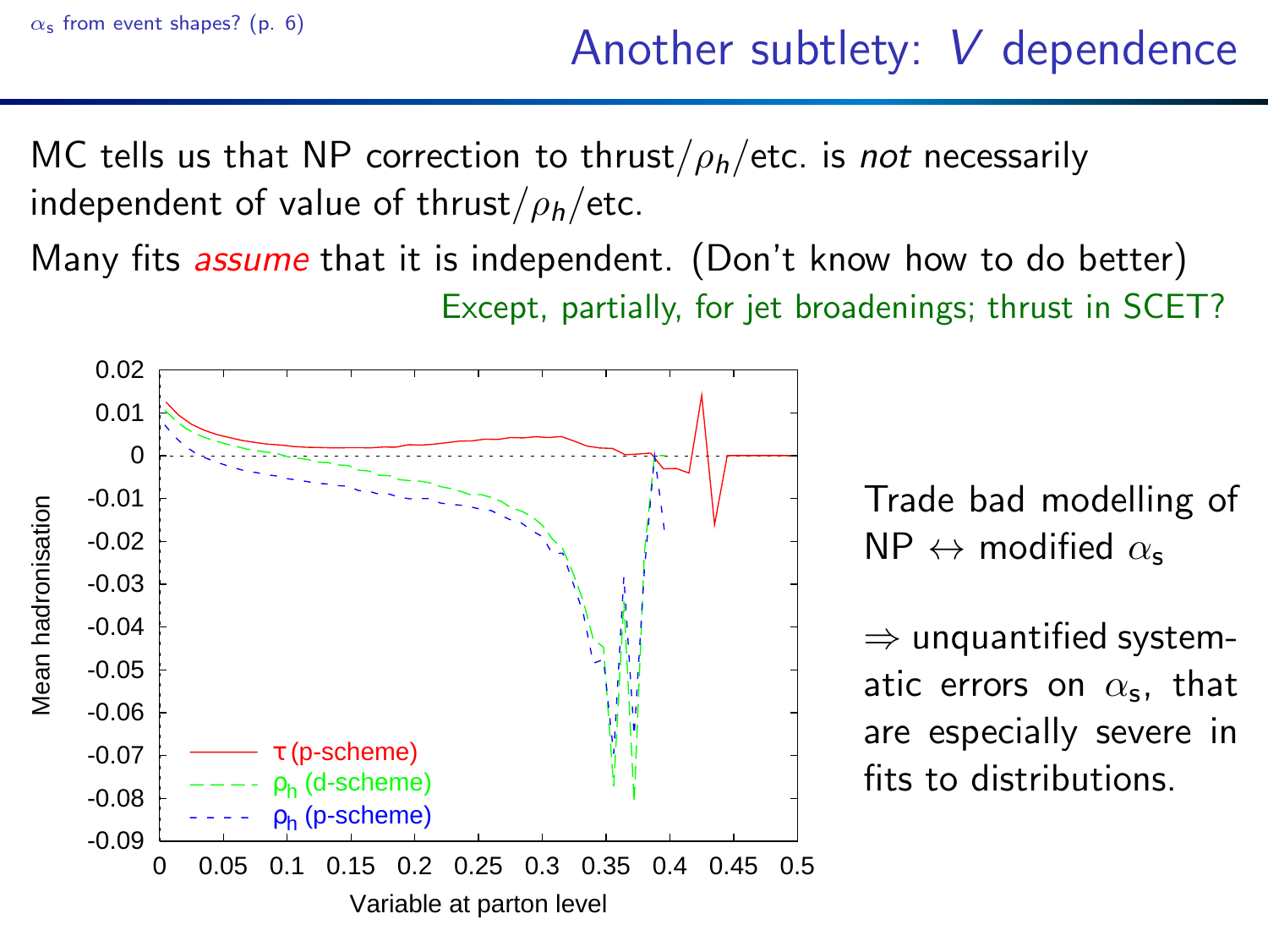Can we really measure  $\alpha_{\sf s}$  accurately from  ${\sf e}^+{\sf e}^-$  events shapes? Without  $II$   $C$ .

So far I'm not sure I'm convinced we can. Despite having (because I've) played these games myself

Examining different "hadron-levels" can help stress-test the assumptions of analytical hadronisation models.

But, a fit to just a single event shape (e.g. thrust) may still be subject to important systematics that remain hidden until you study multiple event shapes. . .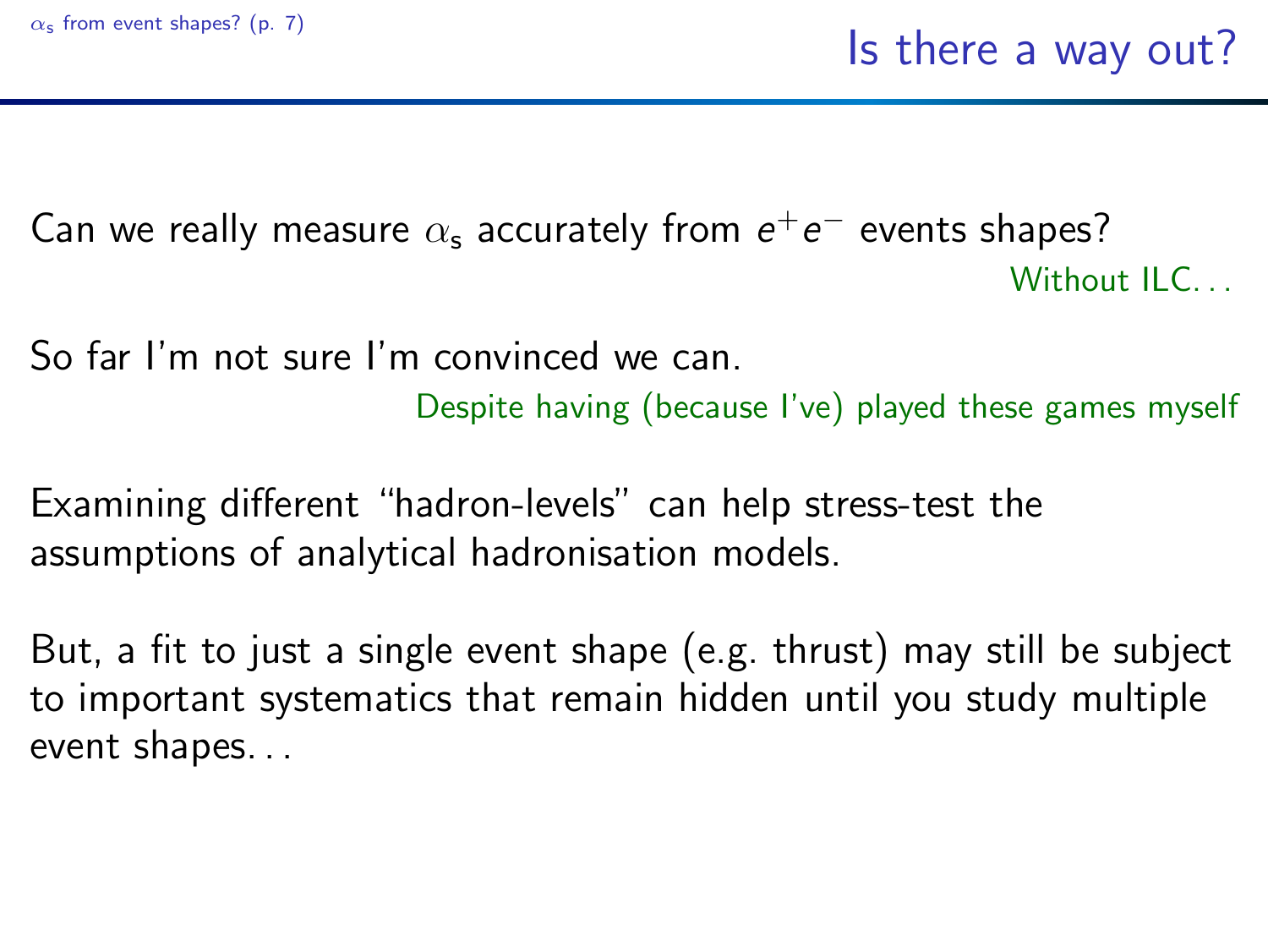$\alpha_s$  [from event shapes?](#page-0-0) (p. 8)

# EXTRAS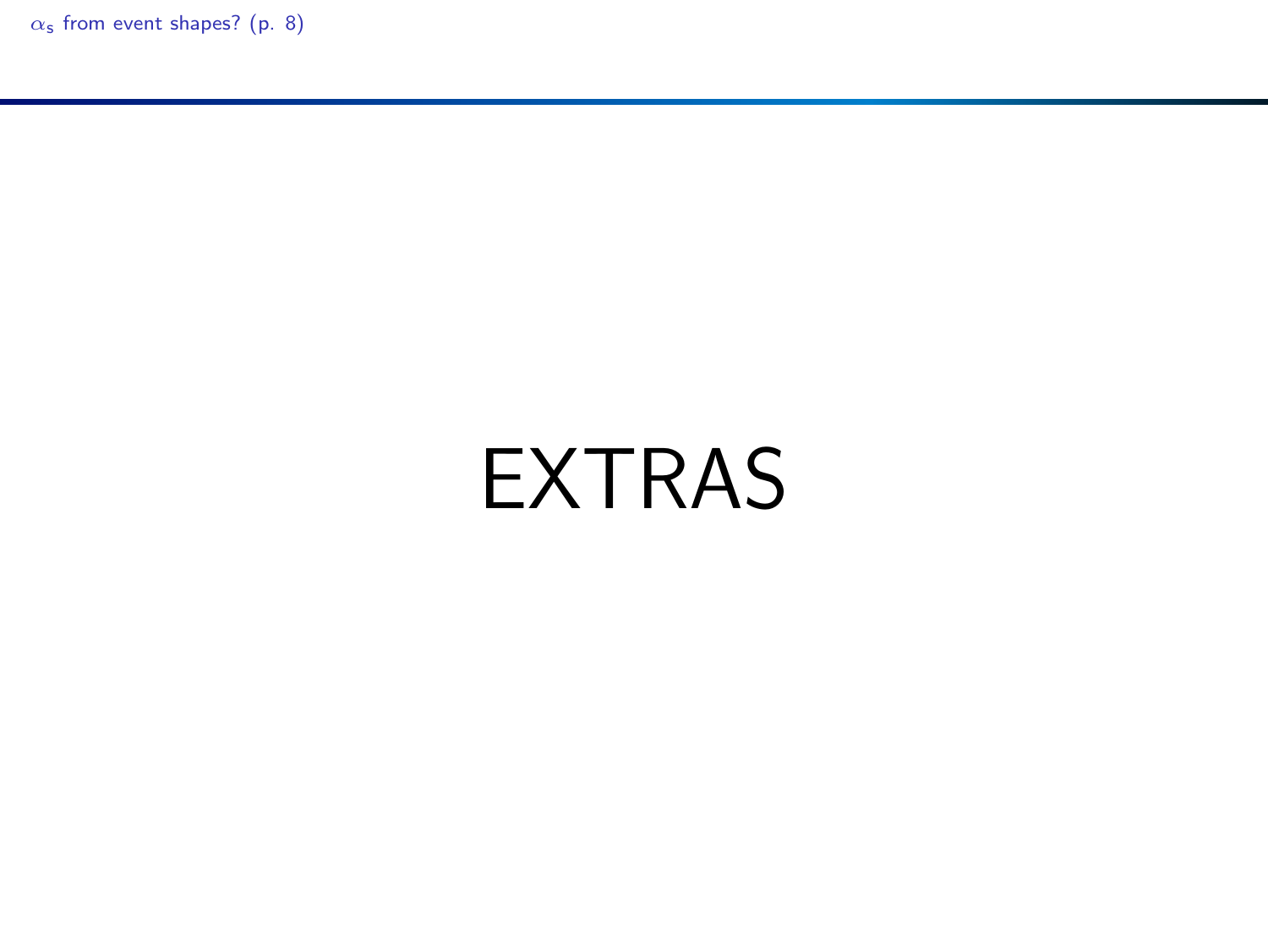## <sup>α</sup><sup>s</sup> [from event shapes?](#page-0-0) (p. 9) Massive−p-scheme breakdown